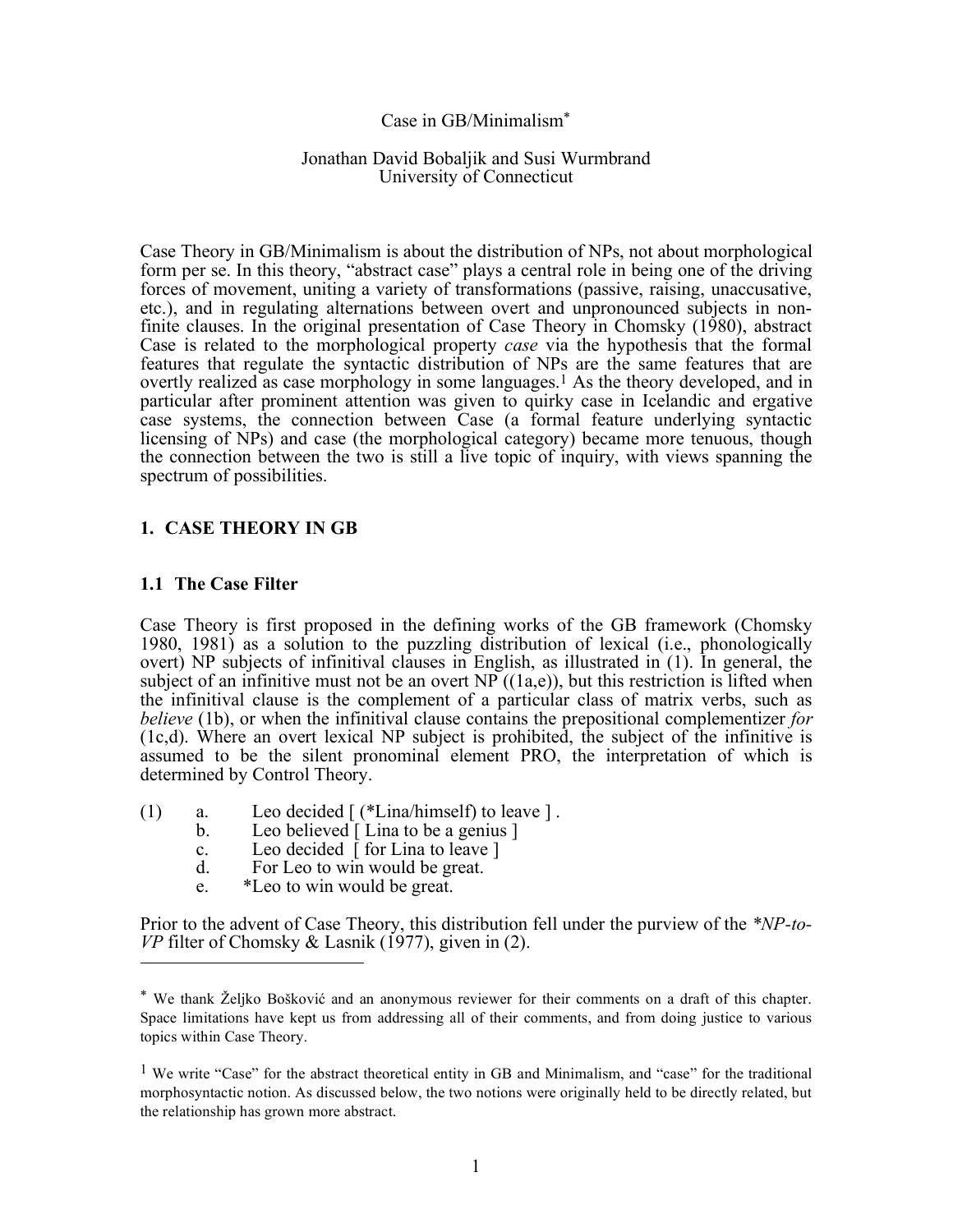(2)  $*$  [<sub>α</sub> NP to VP], unless  $\alpha$  is adjacent to and in the domain of Verb or *for* ([-N])

The major result of Case Theory is the deduction of (2), itself little more than a summary of the facts in (1), from assumptions that are argued to be independently necessary, along with one new assumption, of far broader generality than the construction-specific filter in (2). This new assumption, the key element of Case Theory is the proposal that all lexical NPs (i.e., NPs other than PRO or NP-trace) require Case, even in Modern English, where the morphological exponence of case is limited to the pronominal system. This proposal (which Chomsky attributes to Jean-Roger Vergnaud) is formalized as the Case Filter, given in one version in  $(3)$ .<sup>2</sup>

(3) \*NP if NP has phonetic content and has no Case (Chomsky 1981, 49)

Given the Case Filter, the distribution in (1) may be largely deduced from independently motivated rules of Case assignment. A rather rudimentary statement of Case assignment for English (and similar nominative-accusative languages) is given in (4):

| (4) | a. | subject of tensed clause: | nominative              |
|-----|----|---------------------------|-------------------------|
|     |    | object of verb:           | accusative              |
|     |    | object of preposition:    | accusative (or oblique) |

The (descriptive) content of (4) is a necessary part of any grammatical description of English and summarizes the observed basic distributional facts for elements that bear overt case inflection. Absent from (4) is any reference to the subject of a non-finite clause. Given the Case Filter, the absence of case assignment rules applying to the subjects of infinitives translates into the exclusion of lexical NPs from this position. In addition, the "unless" clause of (2) begins to make sense when viewed from the perspective of Case. That is to say, verbs and prepositions have the distinctive characteristic of being (accusative) case assigners, and thus the disjunctive environment stipulated in the "unless" clause is none other than the domain of accusative case assignment.3 What (2) amounts to is that the subject of an infinitive may not be lexical, unless it is in the domain of a case assigner. This proposition is straightforward for the NP following *for* in (1c,d) but requires some additional assumptions for the NP in the infinitival complement of *believe* (1b), to which we now turn.

The contrast in (1a-b) shows that there is some difference between the class of verbs represented by *decide* and that represented by *believe*. The Case Filter provides an account of this contrast, if what is special about the *believe* class is that they permit Case assignment across a non-finite clause boundary.4 That the NP in the complement of  $\overline{a}$ 

<sup>&</sup>lt;sup>2</sup> Note that the Case Filter does not ban a phonetically empty element with Case. Thus in early GB implementations, *wh*-trace is taken to be Case-marked, and a moved *wh*-phrase satisfies the Case Filter via its trace. In later implementations, the Case Filter applies to A-chains.

<sup>3</sup> This same property (being Case assigners) accounts for why, in English, only V and P may take NP complements. Adjectives and nouns are not case assigners, and thus are limited to PP and CP complements, requiring *of* where a corresponding verb might take an NP complement (cf. *refuse the offer* vs. *refusal of the offer*). For an alternative approach to complementation asymmetries, within the Minimalist Program but without appeal to Case, see Pesetsky & Torrego 2004.

<sup>&</sup>lt;sup>4</sup> Proposals in the GB framework for allowing Case assignment across the infinitival clause boundary vary in details, but share the common core that the complement of the *believe* class verbs is (or becomes, after a deletion operation) smaller than the complement of the *decide* class (control verbs). Updating the notation,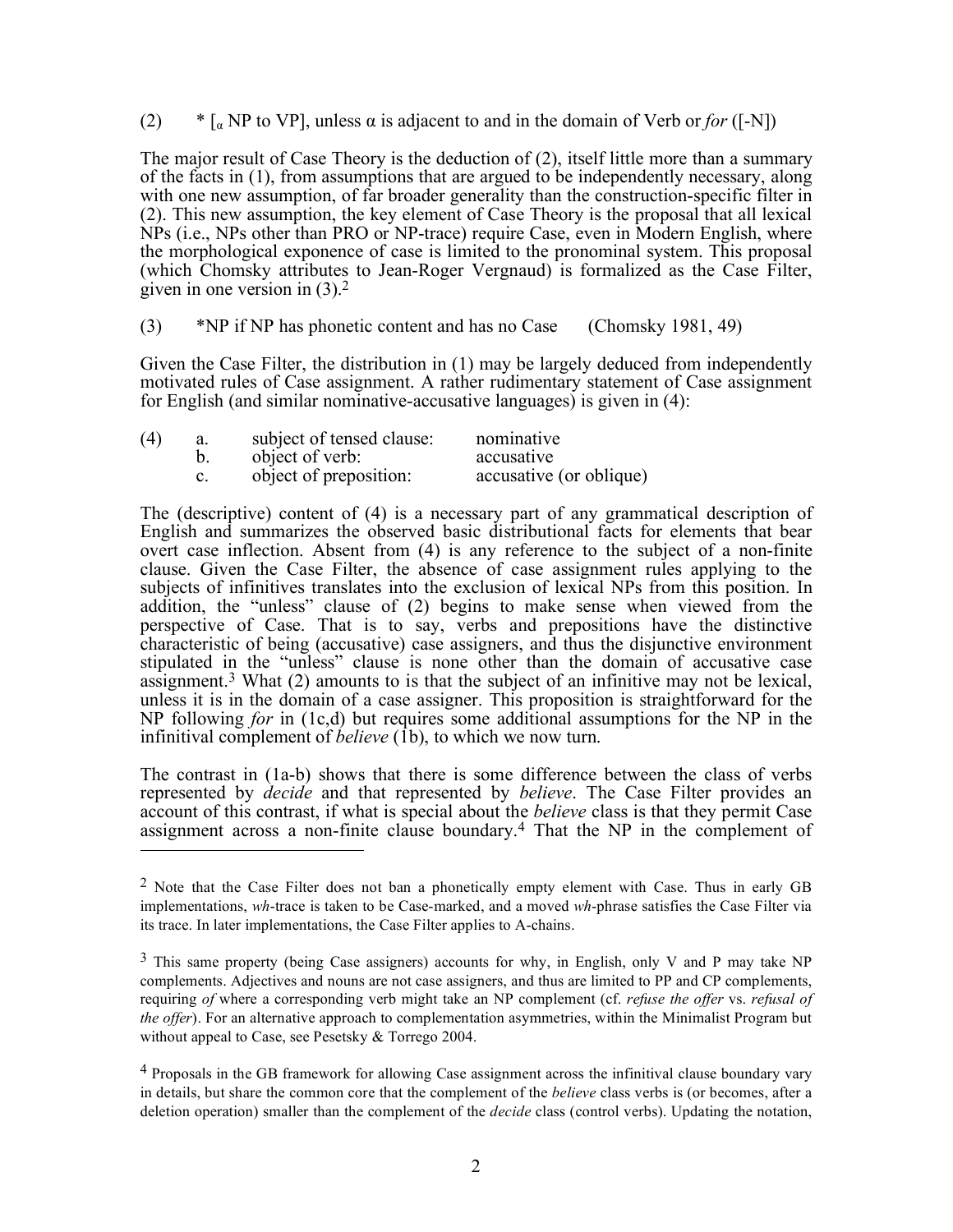*believe* is indeed receiving Case as if it were the object of *believe* is supported by various diagnostics, for example, the loss of accusative in this position when *believe* is passivized, and the somewhat murky adjacency requirement between *believe* and the NP that is characteristic of objective case assignment in English (see below). The lexical subject of the non-finite complement of *believe* avoids the fate of other infinitival subjects (i.e., limitation to PRO) because in this configuration (which would come to be known as *Exceptional Case Marking* or 'ECM'), it is subject to Case assignment.

In sum, Case Theory constituted a significant advance in deducing the major effects of a rather puzzling, essentially descriptive, filter (the *\*NP-to-VP* filter), largely from independently motivated elements of the theory (as in (4)) together with a very broad, and not construction-specific assumption, the Case Filter  $(3)$ .

# **1.2 Extensions: Case Theory**

The main interest in Case Theory in GB and on into Minimalism lies not in the original empirical result, but in the consideration of a variety of intricately connected consequences. The postulation of the Case Filter had ramifications well beyond the distribution of infinitival subjects.

For example, Case could now be seen as one of the driving forces of movement for a variety of constructions. Thus, a unified account of promotion to subject in passive (5), raising  $(6)$ , and unaccusatives  $(7)$ , became possible: in each construction, the NP in its original position is not governed by a case assigner, and thus in each configuration, the NP must raise to finite subject position in order to satisfy the Case Filter. The Case Filter thus becomes one of the answers to the perennial question of why movement occurs, in the examples at hand, with reference to why movement to subject position occurs in English.

- (5) a. Lina was kissed *t* (by Leo).
	- b. Kai was believed [ *t* to have won the soccer match.]
	- c. The birdcage was found [ *t* empty ].
- (6) a. Lina seems [ *t* to like her brother ].
	- b. Lina is likely [ *t* to fall asleep ].
- (7) a. Jeffrey's bus arrived *t*.<br>b. The tree fell *t*.
	- The tree fell *t*.

Note, though, that a Case-based account of movement in these configurations is largely redundant with another core postulate of GB, namely the *Extended Projection Principle* (Chomsky 1982,.10), which includes the requirement that every finite clause have a subject (compare the *Final-1 Law* in Relational Grammar; see Perlmutter & Postal 1983)  $\overline{a}$ 

the proposal in Chomsky (1981) is that infinitival complements are CPs, but that *believe*-type verbs induce a rule of CP-deletion, hence taking IP-complements at the level relevant for the application of the Case Filter. In later work, it is suggested that *believe* selects an IP rather than a CP complement as a lexical property (Chomsky & Lasnik 1995, 112).

5 Case Theory provides a deduction of the major effects of the *\*NP-to-VP* filter, but does not have exactly the same empirical coverage. Some effects not subsumed under Case Theory, as well as some empirical problems for the *\*NP-to-VP* filter, largely having to do with infinitival relatives, are addressed independently in Chomsky (1980), where a more comprehensive analysis of infinitival relatives is proposed.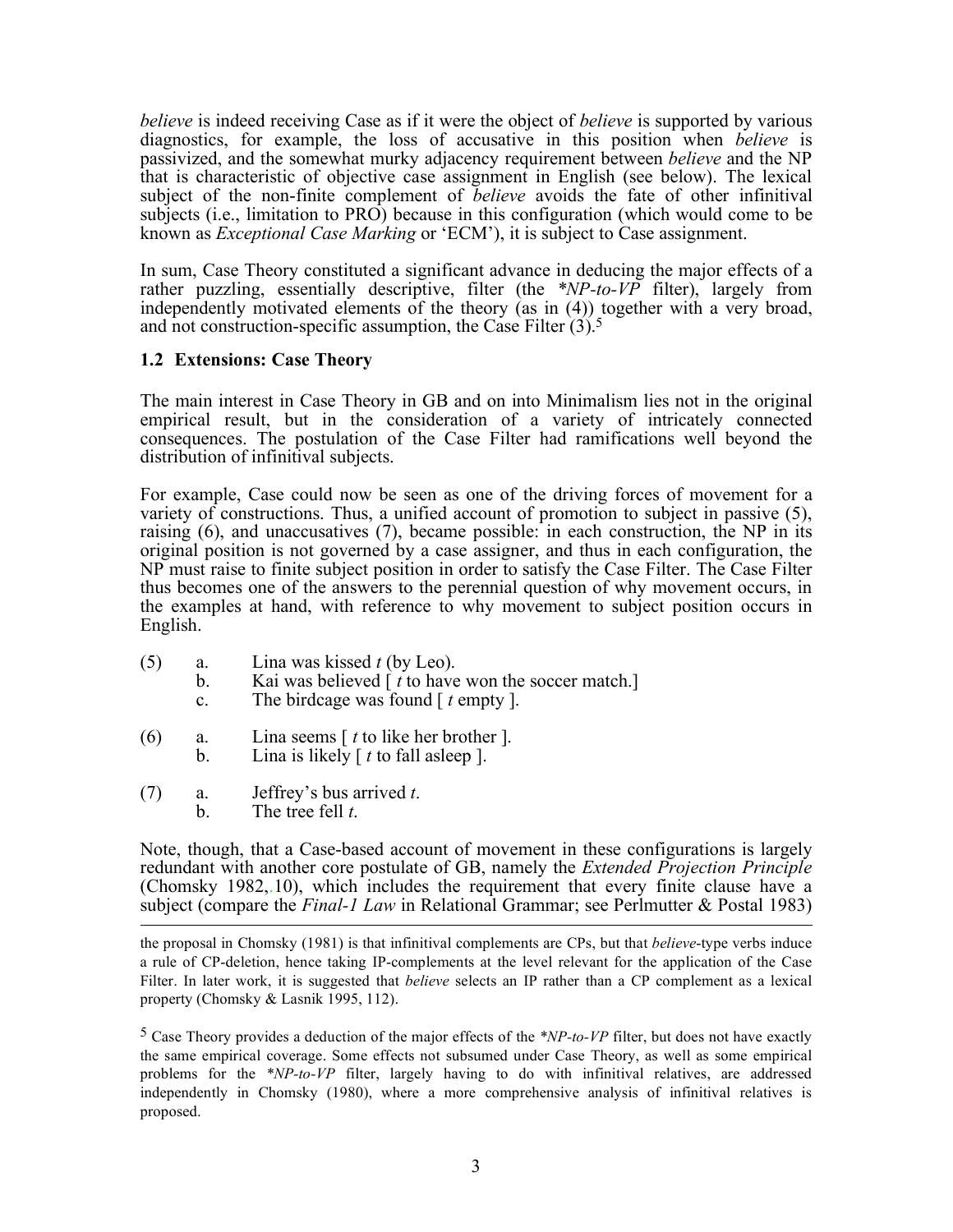The question of whether this redundancy can be eliminated has long stood as a research problem in GB/Minimalism. 6

Another early result of Case Theory, set out by Stowell (1981), regards the "order of complements" problem. As shown in (8), for verbs in English that select for multiple complements, it is generally held that the NP argument must precede all other (PP, CP) arguments, at least in "neutral" clauses (i.e., clauses that are not derived by, for instance, *Heavy NP Shift* or similar operations which are typically associated with a "special" intonation).

- (8) a. Maggie donated  $\lceil_{NP}$  her allowance]  $\lceil_{PP}$  to the charity].
	- b. \*Maggie donated  $\bar{p}_P$  to the charity  $\bar{p}_P$  her allowance.

There is no such ordering effect in the corresponding nominalizations, as shown in (9), suggesting that the restriction is syntactic, rather than semantic, in nature.

(9) a.  $\frac{1}{2}$  [Maggie's donation [<sub>PP</sub> of her allowance] [<sub>PP</sub> to charity]] was nice. b.  $\frac{1}{2}$  [Maggie's donation [<sub>PP</sub> to charity] [<sub>PP</sub> of her allowance]] was nice.

Similarly, multiple PP complements to a verb may be fairly freely reordered with respect to one another, in contrast to (8), suggesting that the restriction is specifically about NP complements.

- (10) a. Julia talked  $[$ <sub>PP</sub> to Jillian's father  $[$   $]$ <sub>PP</sub> about Tommy].
	- b.  $\frac{1}{2}$  Julia talked  $\left[\frac{1}{2}F\right]$  b.  $\frac{1}{2}F$  about Tommy]  $\left[\frac{1}{2}F\right]$  fo Jillian's father].

As Stowell argues, the particular requirement that NP complements precede all others (in English) can be seen as a special case of the general requirement of Case Adjacency, whereby the direct object of an accusative Case assigner ( $\dot{V}$  or P) must be adjacent to its assigner (abstracting away from parentheticals and the like).<sup>7</sup> Deriving the order of complements from Case Theory meant that these ordering restrictions could be eliminated from the phrase-structure rules, an important step in the move towards a generalized X'-Theory, now standard in GB/Minimalism.

The above paragraphs illustrate the way in which Case Theory, originally suggested as an alternative to some very construction-specific filters regarding infinitives, could be neatly applied to a wide range of phenomena, allowing for increased generality of the rules at each step.  $\overline{a}$ 

<sup>&</sup>lt;sup>6</sup> Fukui & Speas (1986) propose to reduce the EPP to Case Theory, by assuming that nominative case assignment must be established in overt syntax, by movement (rather than government or Agree). This idea (sometimes called the Inverse Case Filter) has been advocated within the Minimalist Program, see Bošković (2002) and especially Epstein & Seely 2006. It is not clear that this involves a genuine reduction, inasmuch as the empirical scope of the EPP and classic Case Theory are not identical. The core of Case Theory is held to be universal, while the obligatory NP-movement to subject position seen in English is a matter of parametric variation (cf. Chomsky 1981, 27-28, and for more detailed recent arguments that the EPP is parameterized within Germanic, see Wurmbrand 2006 and references therein, especially Haider 1993, 2006). An opposing direction for the elimination of the redundancy, represented within GB/Minimalism by Marantz 1991 and others subsequently, is that the EPP be retained as a languageparticular property, and Case Theory be abandoned. See the discussion in section 2, below.

 $7$  Stowell also considers the strong tendency for finite sentential complements (CPs) to extrapose, for which he introduces the Case Resistance Principle, and the assumption that CPs may not bear Case.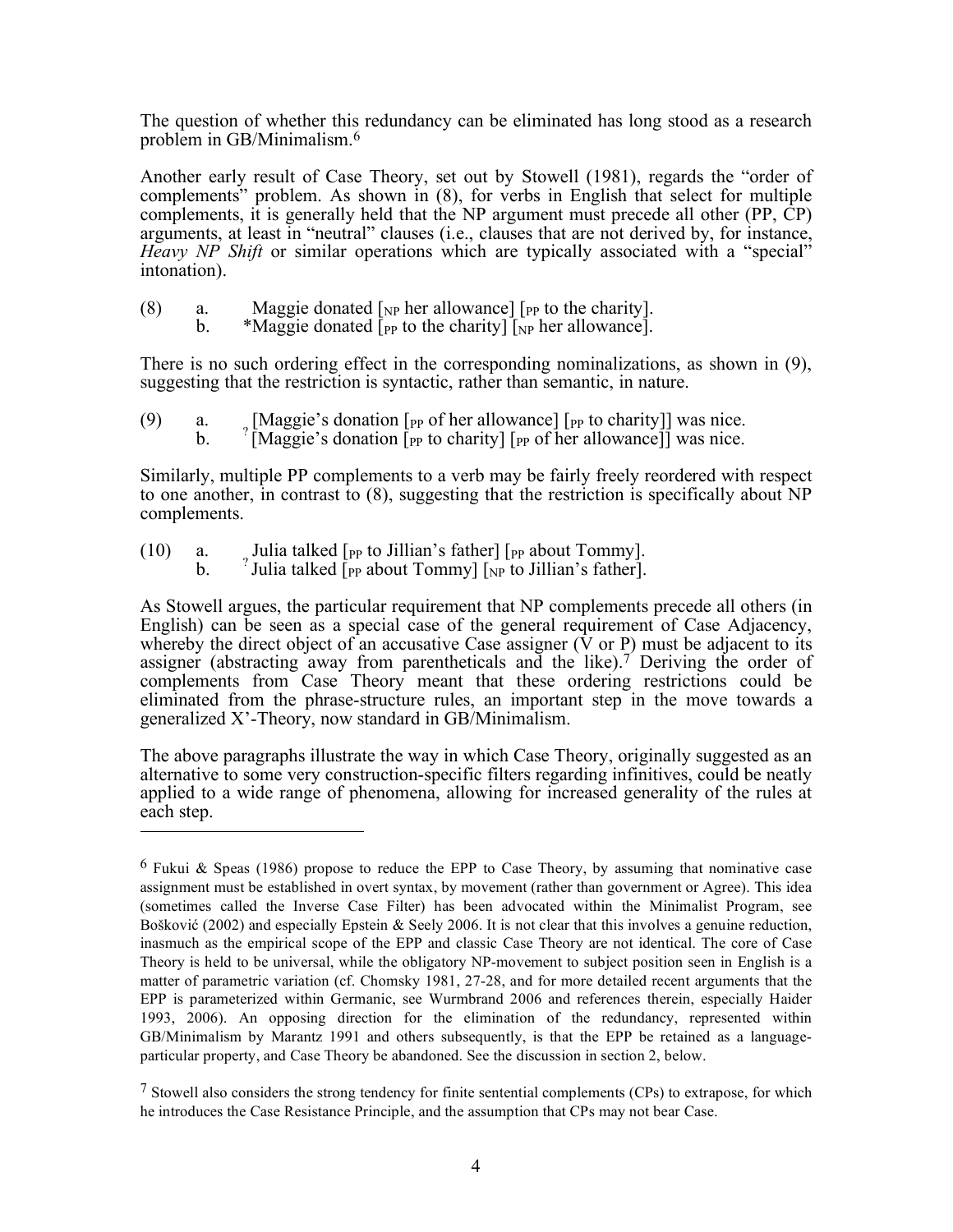# **1.3 Government**

Although (4) suffices as a good first pass at a description of Case assignment rules, the articulation of the details proved to be an important area of inquiry, largely because grammatical functions (subject, object) have been taken in GB and related frameworks to be derivative, structurally defined notions (see Chomsky 1965). From this perspective, an adequate characterization of the domain of objective case assignment seemed to require reference to two notions, namely c-command and adjacency. In formalizing the domain of Case assignment to capture the results discussed above, Chomsky (1980, 25) defines the notion of *government*. The original formulation is given here:

(11)  $\alpha$  is *governed* by  $\beta$  if  $\alpha$  is c-commanded by  $\beta$  and no major category or major category boundary appears between  $α$  and  $β$ .

The proper definition of government, and in particular, the formulation of what it means for a category to "appear" (or later to "intervene") between α and β was one of the most significant technical questions of the 1980s (see Aoun & Sportiche 1983, Chomsky 1981, 1986, Lasnik & Saito 1984, 1992 and Rizzi 1990 for a sample of important works). In Chomsky (1980), the definition was intended to subsume linear adjacency as well as structural intervention, though in most later work the adjacency condition on government, and hence on Case assignment, was held to be derivable from other properties of the theory (see, among others, Johnson 1991). Within the GB framework, the government relation, motivated originally for Case, was proposed to be a key notion at work in some way or another in a variety of modules of the theory; a derivative notion, *proper government*, playing a central role in subject-object asymmetries in extraction and related topics for example (see Chomsky 1986, and work cited there, especially Huang 1982). Stepping back from the details of a rather extensive literature, there is nevertheless a sense in which Case assignment remained at the core of the notion of government, providing the observable instances of the phenomenon from which the operational notion is to be generalized. If an NP in some configuration is clearly dependent on a particular element (V or P) for case, then that configuration must constitute a configuration of government, and that can be used heuristically to set parameters on the bounds of the definition.

# **1.4 Summary: Case Theory in GB**

In sum, Case Theory, comprising at its core the Case Filter and a description of Case assignment, such as (4), stood very close to the core of the GB framework, with tangible results that moved the theory forward, and new questions that it opened up. Ultimately the results of Case Theory would be dependent on successful articulation of the theory of Case assignment. The explorations of locality, couched in terms of *government*, constituted one aspect of the careful formalization of (4). Another area of exploration considered the implications of cross-linguistic variation in Case assignment rules (see below).

Although the notion *government* and the various attendant notions provided a greater technical precision, the basic rules of Case assignment in (4) left open a variety of questions, which would later serve as the impetus for a body of work at the transition from GB to Minimalism. Among the topics which received significant attention were asymmetries between nominative and accusative (or other) cases, including (i) accusative was assigned by a lexical head (V or P), but nominative was assigned by a functional head (finite Infl); (ii) accusative was assigned under c-command (head-complement), where nominative was assigned under m-command (head-specifier), and (iii) accusative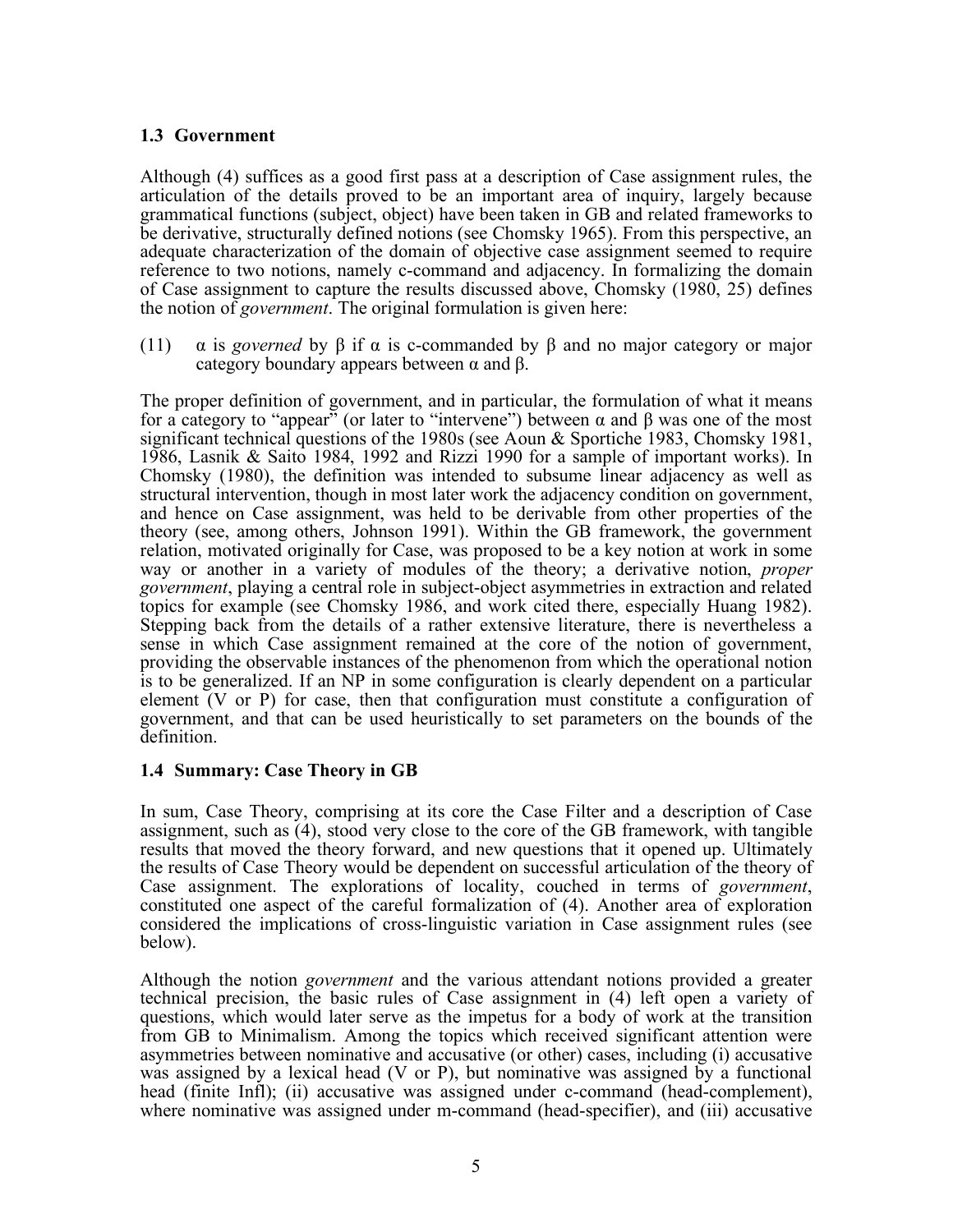assignment was subject, in English, to an adjacency condition (as noted above), while nominative assignment was not (cf. *They probably won't win*, where the auxiliary is assumed to be in Infl). In addition, an unresolved question was why finiteness should matter for the assignment of nominative case by Infl.

# **2. HOW ABSTRACT IS ABSTRACT CASE?**

Given the explicit nature of the emerging theory, the ramifications of variation in Case assignment properties (as discussed in detail throughout this volume) would have predictable consequences for observable phenomena, and to some degree this was exploited with successful results. For example, Chomsky (1981, 122-123), discussing the work of Burzio (1981), suggests that Italian has a rule of nominative Case assignment to the post-verbal position, where English lacks such a rule. Under a Case-Theoretic approach to movement in passive, as sketched above, this difference in Case entails that Italian lacks obligatory NP-movement to the preverbal subject position in the counterparts to the English examples in (5).

On the other hand, the foundations of GB Case Theory were taken head on in a landmark paper on Icelandic Zaenen, Maling and Thráinsson (1985, ZMT). That paper demonstrated that the original solution to the puzzle in (1) was inadequate, and that the traditional notion of Case, even allowing for an "abstract" Case (in the sense of case lacking morphological realization), was not the driving force in the distribution of NPs, neither in the control/ECM alternation nor in the promotion to subject position in passive, raising and unaccusatives. Space limitations do not permit a thorough review of this work here, but they key point can be made with reference to a few examples.

Icelandic is a language with overt morphological case distinctions. Transitive constructions involving a nominative-accusative array work exactly like their English counterparts—i.e., all the key distributional properties that are held to be the purview of Case Theory (including ECM, the ban on lexical subjects of infinitives etc.) are robustly attested in Icelandic as well. In contrast to English, however, Icelandic also has what has become known as *quirky case* subjects, that is, subjects which are marked with a case other than nominative. One such example is given in (12a). The verb *hjálpa* 'help' governs lexical dative case on the object (cf. (12b)) and this case is hence retained in the passive. Importantly, the dative in  $(12a)$  must be seen as the subject of the sentence, a fact for which ZMT provide ample and convincing evidence, building on earlier work such as Andrews (1976) and Thráinsson (1979). (On this score, Icelandic contrasts minimally with German, which has superficially similar examples, but in which the datives are not subjects). If it is assumed that 'subjecthood' is a structural property associated with a particular syntactic position (e.g., the specifier of IP), one must conclude that the dative argument moves to this position. This, then, however, is in conflict with a theory which aims at deriving movement to subject position from the Case Filter. Since the dative arguments receive (lexical) case, they should automatically satisfy the Case Filter in (3), and hence there would be no need for them to move to receive Case.

| (12) | a. | Peim / honum<br>them / him.DAT was.SG helped | var | hjálpað.<br>'They/He were/was helped.' (ZMT, 99, 96) |
|------|----|----------------------------------------------|-----|------------------------------------------------------|
|      | b. | Ég hjálpaði honum.                           |     |                                                      |

I.NOM helped him.DAT 'I helped them.' [ZMT 98]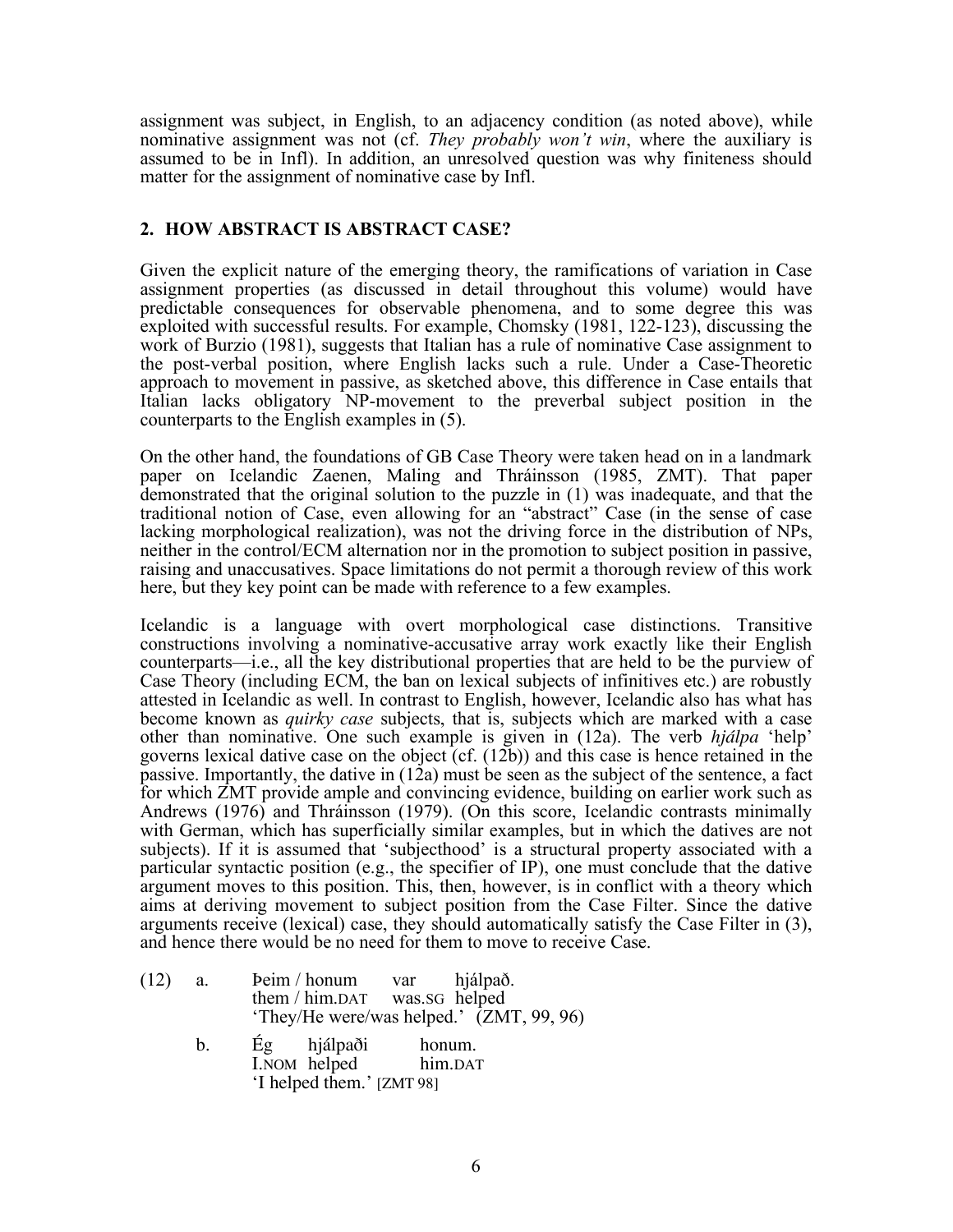The point can also be made with the control versus ECM distinction, the distributional puzzle at the historical core of Case Theory. In Icelandic, as in English, the subject of an infinitive must not be an overt NP, except when the infinitival clause is the complement of an ECM verb, such as *telja* 'believe'. However, this distinction cross-cuts case distinctions. A quirky subject shows exactly the same alternation between PRO and lexical NP as other subjects, but the quirky subject clearly does not depend on *believe* for its (overt) case—the dative on the NP *þeim* 'them' in (13b) is assigned by the verb 'help', not by *tel* 'believe' (which assigns accusative).

| $(13)$ a | Eg | vonast til [að<br>I.NOM hope for to |  | be | PRO verða hjálpað].<br>helped |            |
|----------|----|-------------------------------------|--|----|-------------------------------|------------|
|          |    | I hoped to be helped.               |  |    |                               | (ZMT, 109) |

b Ég tel þeim hafa verið hjálpað í prófinu I.NOM believe them.DAT to.have been helped in exam.the 'I believe them to have been helped on the exam.' (ZMT, 107)

The work of ZMT shows that Case, for the purposes of the Case Filter, cannot be equated with the morphological case that is realized on NPs (even allowing for zero-realization, as on English nouns). ZMT thus argue for the abandonment of Case Theory (a direction pursued in the GB/MP framework by Marantz 1991 and others), and suggested that the relevant licensing theory be formulated directly in terms of GFs (they thus took their paper as support for LFG). Others within the GB framework (Cowper 1988, Freidin & Sprouse 1991) took the ZMT results as instead showing that the Case Filter was correct, but referred to an even more abstract notion of Case than envisioned in *Chomsky (1980,1981)*, one which may align with the morphologically visible case system in the basic patterns, but need not do so in all instances. Thus in Icelandic, "abstract nominative" (the Case of finite subjects) could be realized as morphological nominative (the basic realization), accusative, dative, or genitive, and similarly, "abstract accusative" (the Case of objects, including ECM objects) could also be realized by any of the four morphological cases. Largely missing from the debate, so far as we know, are concerted attempts to show that these two perspectives are distinct in substance, and that the postulation of "abstract nominative", for example, is distinct from the postulation of "subject" as a grammatical primitive. Steps towards untangling these views have appeared only quite recently (see in particular Legate 2005, and for an opposing view Bobaljik, to appear).

# **3. CASE THEORY IN THE MINIMALIST PROGRAM**

The early 1990s marked a transition from GB to Minimalism as the declared framework of choice for many generative syntacticians. A good deal of confusion seems to have arisen around nomenclature. Throughout the Minimalist writings, Chomsky has been at pains to stress that Minimalism is a *program*, not a theory or theoretical framework. That is, in contrast to formal approaches to this point, which have focused on providing explicit characterizations of grammar (universal and particular) at increasing levels of abstraction and generalization, Minimalism has been proposed as a set of rough guidelines about the types of questions that may advance linguistic inquiry into the domain of asking why UG is the way it is. Despite the new focus underlying the Minimalist Program, the sizeable majority of work cast as Minimalist is characterized by a renewed focus on uniformity and theoretical parsimony, but the goal on the horizon in most of this work is still (as in GB) an explicit specification of the principles and parameters of UG, in other words, the limits of what it means to be a "possible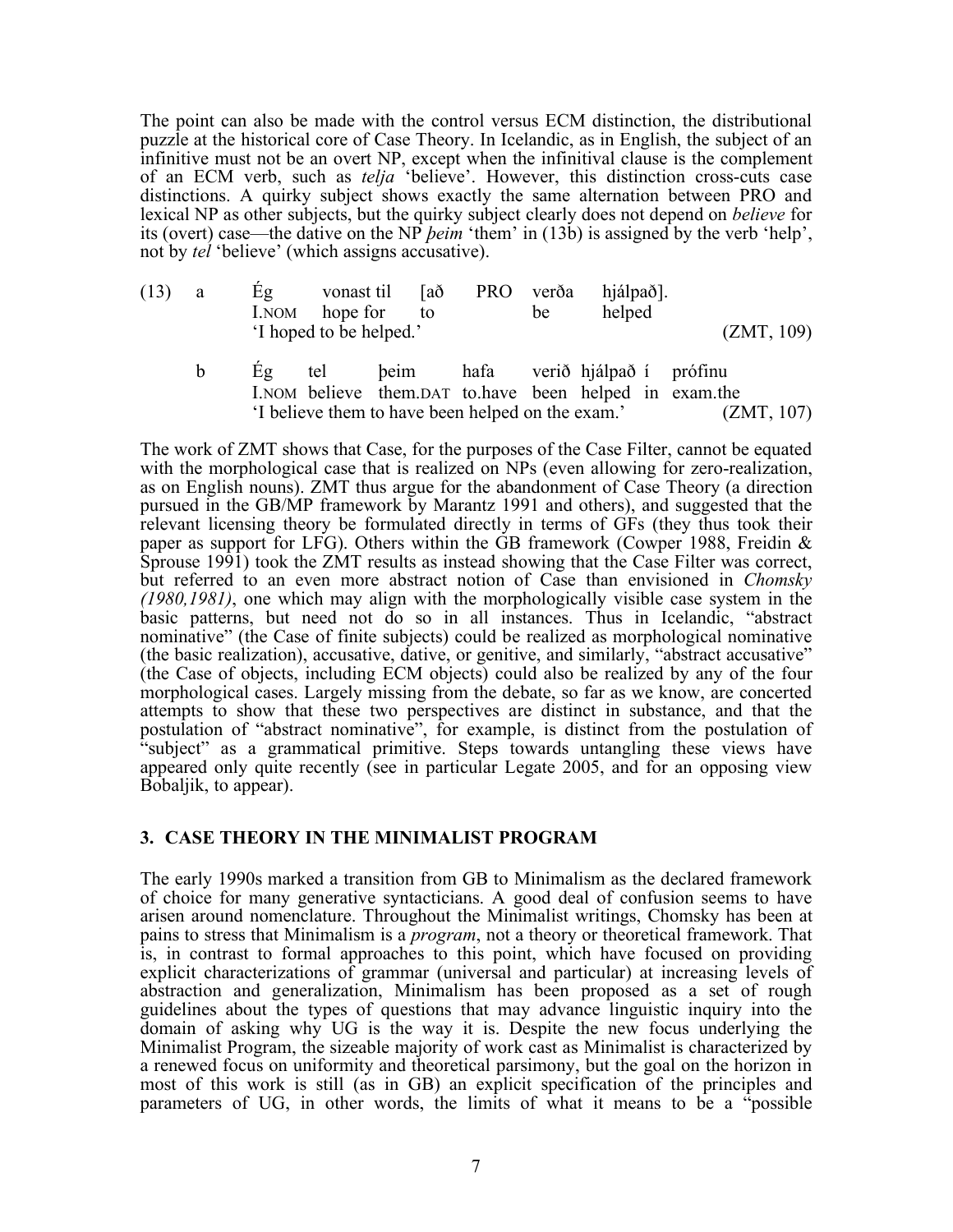language". We turn now to a brief outline of where Case Theory fits within Minimalism in practice, the next phase of the Principles and Parameters framework, and then examine where Case Theory fits in the (currently programmatic) discussion of what is known as the *Strong Minimalist Thesis*.

# **3.1 Minimalism in practice**

For Minimalism in practice, the major questions of Case Theory revolve around the differences between nominative and accusative case assignment identified above (section 1.4), and thus, the possibility of developing a uniform theory of nominative and accusative case assignment.

This has proven to be a productive domain of inquiry, with a variety of proposals for a unified theory of Case assignment on offer. One perspective (exemplified prominently by Chomsky 1991) proposes to assimilate accusative Case assignment to the same type of structural configuration as nominative, namely m-command, or in more current terms a spec(ifier)-head relation (see Koopman 2006 for a recent defense, and Wurmbrand 2006 for empirical problems in generalizing spec-head even in the limited domain of nominative subjects in Germanic). At the other end stands the proposal that all case assignment, including nominative to the subject, should be characterized by a government relation, that is, c-command and locality (see Chomsky 2000, where the relationship is termed Agree). The door to this possibility is opened by assuming that all subjects in Spec,IP are moved there from lower positions, a proposal originally suggested by Ken Hale (class lectures) and Koopman & Sportiche (1991). Note that the Agree perspective, while unifying the mechanisms involved in structural Case assignment, shifts the burden of the motivation for movement in examples like (5)-(7) away from Case Theory, to the EPP or an extension thereof.

An additional line of investigation on the theme of a uniform case assigning (or 'casechecking', a distinction we set aside here) mechanism concerns the functional versus lexical difference in the case assigners. Mahajan (1989), Déprez (1989), Chomsky (1991), Johnson (1991) and others postulate VP-external functional projections responsible for Case on objects, leading to a uniform proposal that Case is assigned by functional heads. One striking piece of empirical evidence for this comes from Long Passive (and Long Unaccusative) in German, Spanish, Japanese and other languages. Relevant examples are given in (14) and (15)—embedded clauses are used to avid the additional complications posed by Verb Second. The key point to observe is that it is the voice distinctions on the embedding verb (in this case *versuchen* 'try') that determine the possibility of a nominative/accusative case alternation on the object of the embedded verb. The alternation is passive-like, but it is the voice marking associated with the higher verb only that determines the case properties in the lower domain. See Wurmbrand (2001) for extended discussion and additional references.

| (14)      | weil er den/*der Traktor<br>since he the $ACC$ <sup>*</sup> NOM tractor tried<br>'since he tried to repair the tractor' |                            | versucht hat | has                     | $\vert$ t <sub>OBJ</sub><br>$\lceil$ t <sub>OBJ</sub> | zu reparieren<br>to repair] |
|-----------|-------------------------------------------------------------------------------------------------------------------------|----------------------------|--------------|-------------------------|-------------------------------------------------------|-----------------------------|
| $(15)$ a. | weil der Traktor<br>since the NOM tractor<br>'since they tried to repair the tractor'                                   | zu reparieren<br>to repair |              | versucht wurde<br>tried | was                                                   |                             |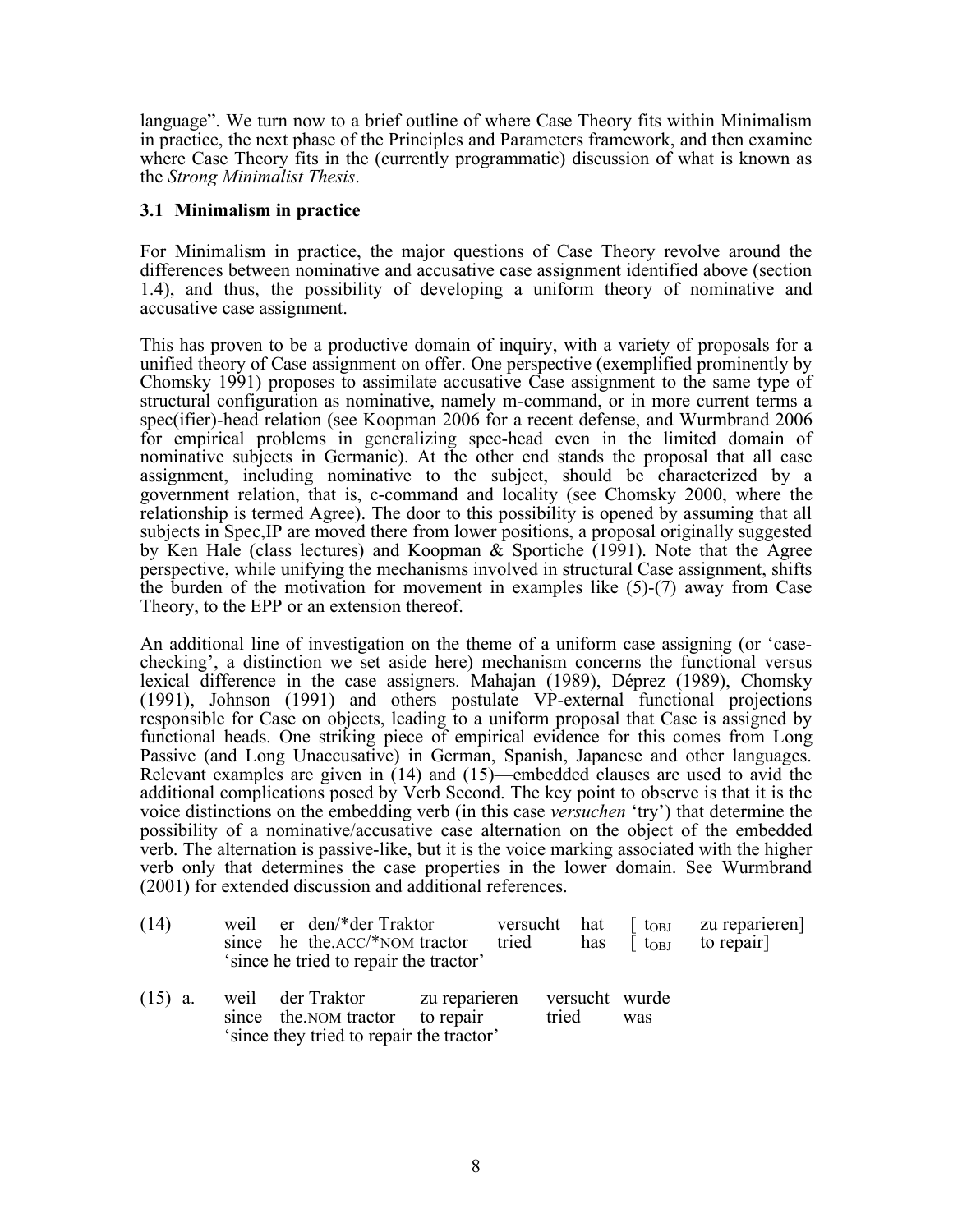| $\mathbf{b}$ . | weil die Traktoren zu reparieren versucht wurden |  |       |      |
|----------------|--------------------------------------------------|--|-------|------|
|                | since the tractors (NOM) to repair               |  | tried | were |
|                | 'since they tried to repair the tractors'        |  |       |      |

Though there has been a veritable explosion of proposals, it seems clear that some reduction of the differences in (11) is a real possibility, within the GB/MP frameworks.

#### **3.2 Programmatic Minimalism**

In addition to the technical innovations that characterize Minimalism in practice, a small minority of Minimalist work poses questions that go beyond specification of the principles and parameters of UG, and toy with the key Minimalist question: how close does language come to "optimal design", where "optimal design" is to be understood as having no properties other than those dictated by the need for the language module to interface with two other cognitive systems: conceptual-intensional system and the motorarticulatory system. The *Strongest Minimalist Thesis* (SMT, Chomsky 2001, 1) is the conjecture that language approaches optimality in this very particular sense. Case, in particular Abstract Case, should leap to the foreground in such a line of inquiry, in the form of the question in (16).

(16) Why should there be Abstract Case at all?

At first blush, Abstract Case seems problematic for the *SMT*, in the sense that there is no obvious interface pressure for its existence. To the extent that there is any temptation to toy with functionalist explanations, such as the *identifying* and *distinguishing* functions of case recognized by Mallinson & Blake (1981), Comrie (1989) and others, these seem illsuited to the core examples of Abstract Case at work in languages such as English where Case is not marked.

One speculation (see, e.g., Chomsky 2004) is that abstract Case features, now generalized as part of a system of uninterpretable formal features, lie at the heart of the linguistic coding of what Chomsky refers to as the "duality of semantics" (Chomsky 2004, 7), one side being thematic relations/argument structure, and the other being information structure and scopal relations. Under the most recent conception, Case features allow for the proper working of the Probe-Goal system, a feature-checking mechanism that is in a loose sense the descendent of licensing under government. Another speculation (see Pesetsky  $\&$  Torrego 2001) is that what we call Case is in fact the NP analogue of tense in the verbal system. As pointed out above, at the time of writing, that aspect of the Minimalist Program which focuses on the SMT and questions at a similar level is, according to Chomsky, a research program, still in its infancy. We believe it is fair to say that the jury is still out as to whether this perspective will yield new insights in this unexplored terrain, in large part due to a paucity of evidence concerning the properties of the interfaces.

#### **4. TOPICS IN CASE THEORY WITHIN GB/MINIMALISM**

In closing, we note briefly three additional topics that have received prominent attention from the perspective of Case Theory within GB and/or Minimalism. In some sense, each of these topics constitutes an add-on to the core Case Theory, in that the proposals cited have had less influence on the direction Case Theory has taken than the topics considered above.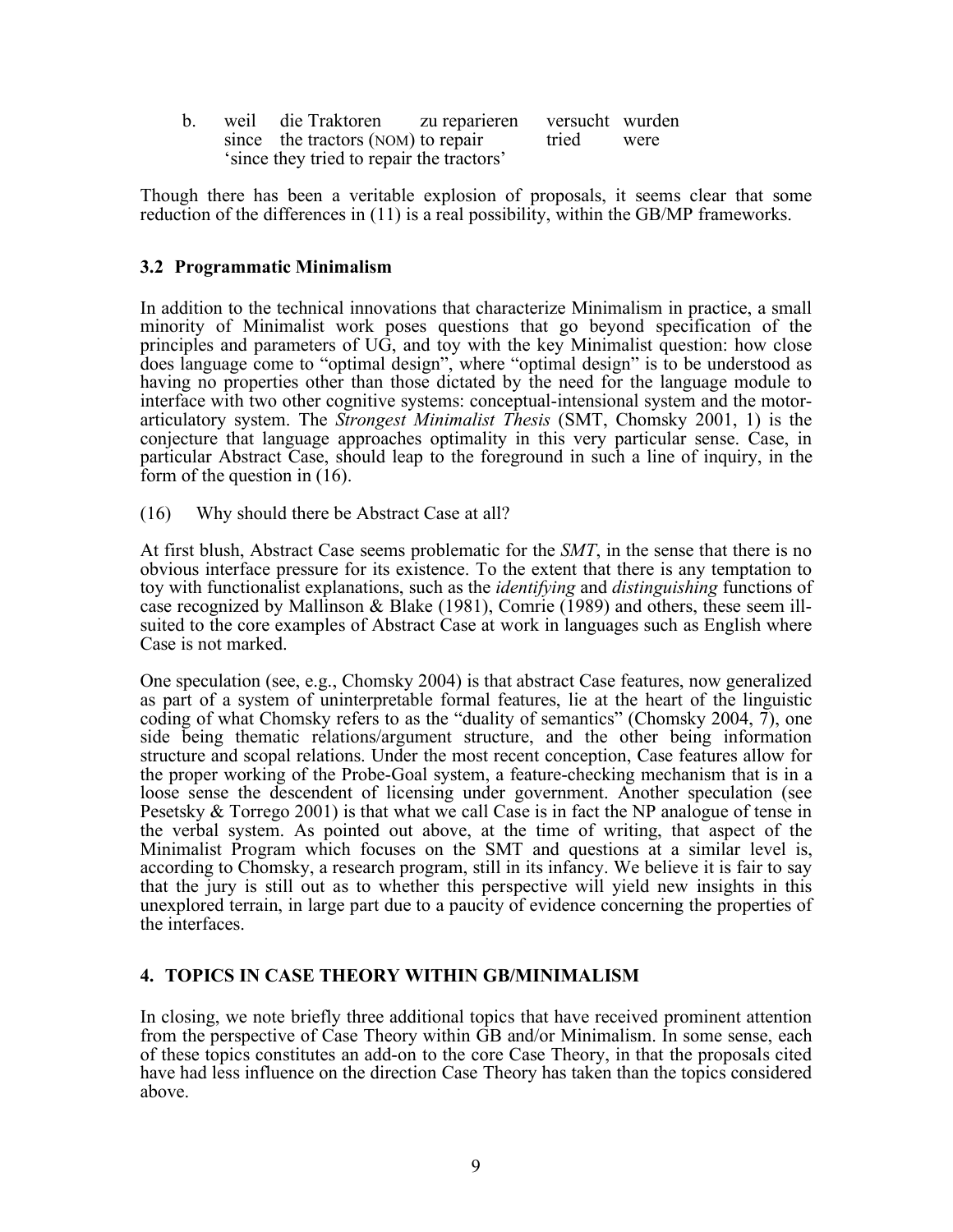# **4.1 Null Case**

The ECM/control distinction (1a-b) at the historical heart of Case Theory received renewed attention in the early Minimalist period. The original analysis relied on three stipulations: (i) a selectional difference for the infinitival complements of ECM (IP) vs. control (CP) verbs, (ii) the absence of a Case assignment rule to the subject position of infinitives (see (4)), and (iii) exempting the NP PRO from the Case Filter. One strand of inquiry asked whether these stipulations might not be derivable, at least in part. The major investigation in this area centred on Stowell's (1982) observation (developed in more detail in Pesetsky 1992) that control infinitives are typically future irrealis infinitives, whereas ECM infinitives are typically propositional infinitives. 8 Building on this observation, Chomsky & Lasnik (1995), Bošković (1996, 1997), Martin (1996, 2001) proposed an amendment to (4) whereby the subjects of "tensed" infinitives (those with a future irrealis interpretation) do assign Case to their subject position, but the Case assigned is a special "Null Case" that only PRO (but not lexical NPs) may bear. Under this view, the Case Filter could thus be taken to regulate all NPs including PRO, an (apparent) reduction in the stipulations needed to account for the difference. The Null Case approach has proven controversial within the MP, though (see Landau 2000, Baltin & Barrett 2002, Hornstein 2003, Cecchetto 2004, Wurmbrand 2005, To appear, for a variety of empirical and theoretical challenges). One of the most serious problems raised for the Null Case view is that the presence vs. absence of "infinitival tense"—the predictor of Null Case—has itself not been shown to be predictable on independent grounds, leaving Null Case as possibly simply a notational variant of the earlier account.

Another challenge for Case Theoretic treatments of the ECM/Control distinction, (problematic for both the Null Case view and the original Case Theoretic analysis in section 1) comes from languages in which the subject of (non-ECM) infinitives receives a detectable morphological case (not Null Case). Once again, Icelandic has played an important role in the discussion since morphological case on PRO is detectable via elements that show agreement in case with the subject position (see Sigurðsson 1991). A different aspect of this problem (noted already in Chomsky 1981, 140, n. 25) is posed by languages that allow overt, case-marked subjects of non-finite, non ECM clauses, such as accusative subjects in Latin and Greek.

# **4.2 Ergativity and Case Typology**

Within GB (and to a lesser degree in Minimalism), Case Theory was dependent upon rules of Case assignment, which were held to be a point of cross-linguistic variation (see section 2). Perhaps the most striking aspect of cross-linguistic variation in (morphological) case lies in the existence of alignments other than nominativeaccusative, including ergative (and split-ergative) systems (Bickel and Nichols, this volume). Ergativity received a treatment early in the GB period in Marantz 1981, with a variety of subsequent proposals in both the GB and Minimalism frameworks, (see Butt 2006, chapter 6, for a survey and Johns, Massam & Ndayiragije 2006 for a collection of recent views).

Perhaps the most important question of this literature (still unresolved) is whether ergativity is a syntactic or morphological phenomenon, in other words, whether the  $\overline{a}$ 

<sup>&</sup>lt;sup>8</sup> As shown in Pesetsky (1992), the picture is, in fact, far more complex. However, we abstract away from various complications here.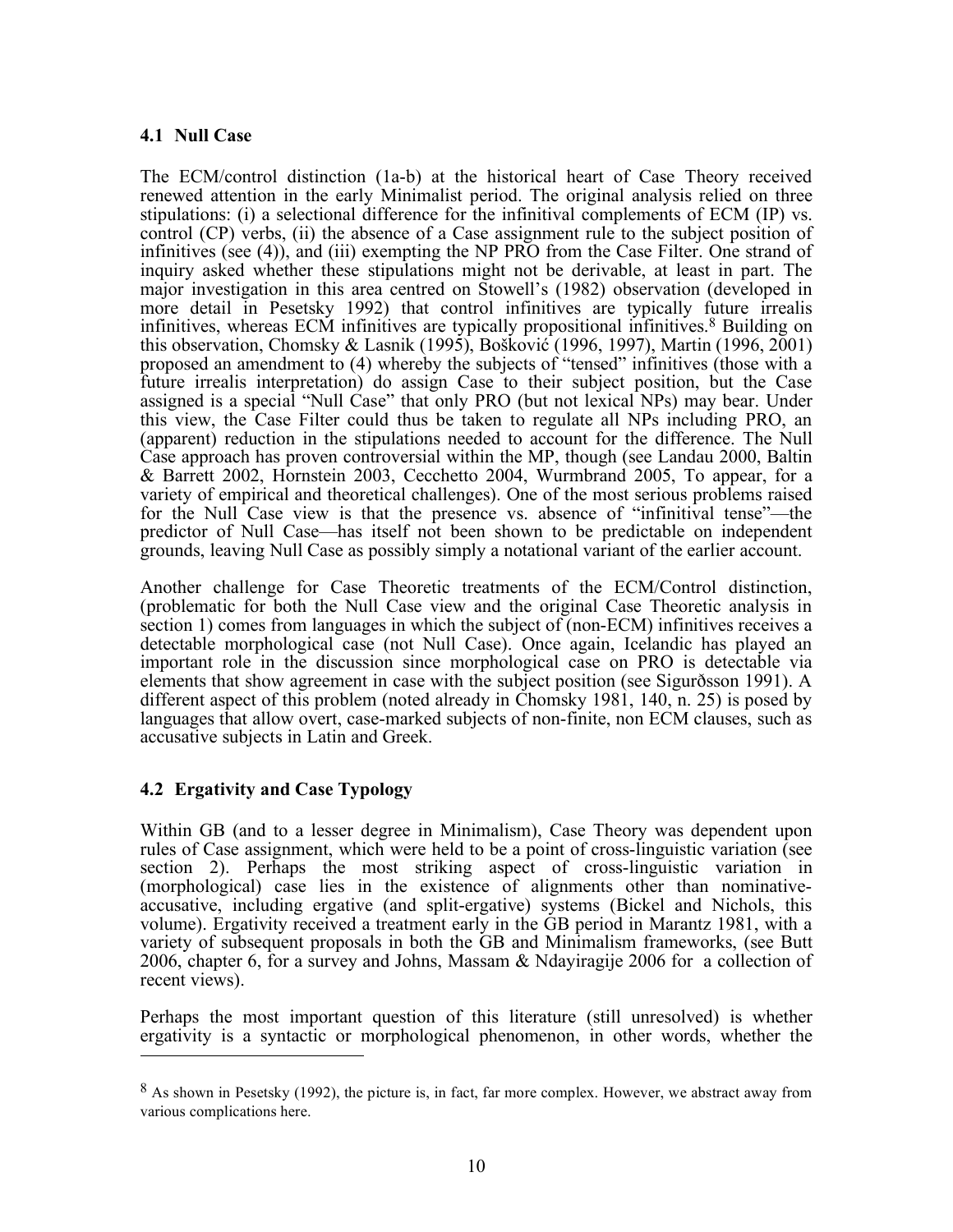different morphological case patterns are correlated with any syntactic differences. This was a particularly important question in the early GB period, when (structural) Case was equated with (morphological) case. In that framework, since the rules of case assignment in an ergative system are different from those in a nominative-accusative system, this morphological difference should have repercussions, via Case Theory, for the syntax. For example, in an ergative system, (by definition) the case assigned to an intransitive subject is the same as that assigned to the object (not the subject) of a transitive clause. Within GB and Minimalism, subject and object Cases are distinct in many syntactic ways. One such difference is that the subject case, but not the object case, was held to be tied to the finiteness of the clause (but see Sigurðsson 1991). In a Case-Theoretic approach to ergativity, this difference might be expected to play out as a restriction whereby only transitive subjects are obligatorily suppressed in infinitives, but where intransitive subjects pattern with objects in being freely expressed, even in infinitives. Bobaljik (1993), developing ideas from Levin  $\&$  Massam (1984), explores a pattern of agreement in Inuit languages that may be described in these terms. The relevance of ergativity to Case Theory becomes less obvious, though, with the post-ZMT recognition of a more abstract relation between Structural Case (the abstract, syntactic licensing) and morphological case. Like quirky case, this further level of abstraction leaves open the possibility that ergativity is best described as a morphological phenomenon, lying squarely outside the domain of Case Theory, and masking a (more) uniform syntax. We note as well that more extensive investigation of a variety of languages with ergative case and/or agreement systems suggests that ergativity is not a uniform phenomenon, and that there is considerable syntactic variation among languages with ergative case systems, and hence the questions just raised must be asked not for ergativity as a phenomenon, but for individual languages or groups thereof.

#### **4.3 Case, agreement and beyond**

A final important topic that has been explored within GB and Minimalism concerns the relationship of Case and case to other features of the grammatical system. The position taken by Chomsky in the Minimalist writings is that case and agreement are instantiations of the same fundamental grammatical relationship, representing head versus dependent marking of that relation (although what the precise relationship is has shifted over the course of the Minimalist period). 9 Here, as above, Icelandic evidence has played a prominent role, since in Icelandic agreement is indeed intricately connected to (morphological case): only nominative NPs may govern agreement on the finite predicate, and they do so regardless of grammatical function: nominative objects trigger agreement, while non-nominative subjects do not (see Sigurðsson 1996; for evidence that it is case and not grammatical function that determines agreement controller in a variety of languages, see Falk 1997 and Bobaljik, to appear). The Icelandic evidence is somewhat of a two-edged sword, though, since it is precisely the non-nominative subjects that have the distribution attributed, in GB, to abstract nominative structural Case, while the nominative objects were (implicitly, at least) treated as bearing abstract accusative.  $\overline{a}$ 

<sup>9</sup> Inasmuch as the relationship between (structural) Case and (morphological) case is transparent, this view would be simply incorrect in light of the many well-attested "mismatches" between case and agreement Such mismatches include the type of ergative split in Warlpiri or Chukchi in which ergative-absolutive case marking occurs alongside subject-object (nominative-accusative) alignments in agreement (see Dixon 1994), and also more intricate mismatches such as Basque Ergative Displacement (Laka 1993, Hualde & Ortiz de Urbina 2003), and the Chukchi Spurious Antipassive (Spencer 2000, Hale 2002, Bobaljik & Branigan 2006). See Legate (2005) for one attempt to defend the canonical Minimalist view in light of such apparent counter-evidence.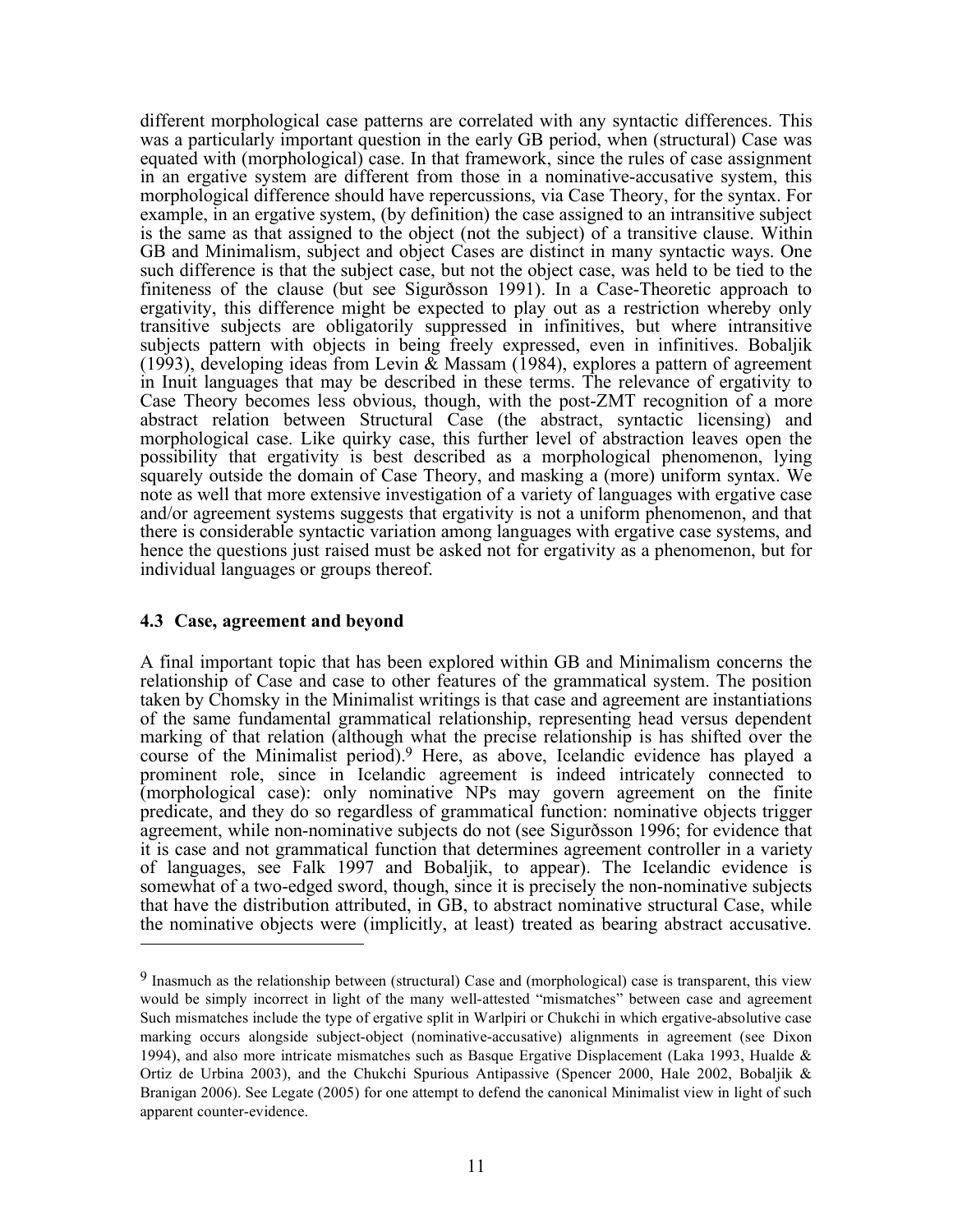For recent perspectives on nominative objects and review of the current literature, see Hiraiwa (2005) and Nomura (2005). 10

The trajectory exemplified by the focus on the abstract features underlying case and agreement is arguably carried a step further in Chomsky's later Minimalist writings. For example, Chomsky  $(2000)$  signals a shift in emphasis, if not in substance, to a more broad category of "uninterpretable features". In many ways, the latest position advocated by Chomsky has come ever closer to the position forwarded by Marantz 1991, a position which maintains, from GB's Case Theory/Case Filter, a component of formal licensing for NPs, not deducible from semantic or phonological (i.e. "interface" requirements), but for which case plays little role, beyond the observation that case and agreement are among the possible morphological signals of this formal licensing. We close with a passage from Chomsky (2000) setting out this view.<sup>11</sup>

According to this conception, agreement (hence movement) is driven by uninterpretable features of the probe, which must be deleted for legibility… With this shift in perspective, structural Case is demoted in significance. The Case Filter still functions indirectly in the manner of Vergnaud's original proposal, to determine the distribution of noun phrases. But what matters primarily are the probes, including  $\phi$ -features [person, number, gender –B&W] of T, v. That reverses much of the recent history of inquiry into these topics and also brings out more clearly the question of why Case exists at all. The question arises still more sharply if matching is just identity, so that Case can never be attracted; operations are not induced by Case-checking requirements. (Chomsky 2000: 127).

#### **REFERENCES**

- Aoun, Joseph, and Dominique Sportiche (1983). 'On the formal theory of government' *The Linguistic Review* 2: 211-236.
- Baltin, Mark and Leslie Barrett (2002). 'The Null Content of Null Case' Unpublished manuscript, New York University.
- Bobaljik, Jonathan David (1993). 'On ergativity and ergative unergatives' in Colin Phillips (ed.), *Papers on Case and Agreement II*, *MIT Working Papers in Linguistics* 19*,* 45-88.
- Bobaljik, Jonathan David (to appear). 'Where's phi? Agreement as a post-syntactic operation' in David Adger, Daniel Harbour, and Susana Béjar (eds.), *Phi-Theory: Phi features across interfaces and modules.* Oxford: Oxford University Press.
- Bobaljik, Jonathan David and Phil Branigan. (2006). 'Eccentric Agreement and Multiple Case Checking', in Alana Johns, Diane Massam & Juvenal Ndayiragije (eds.), *Ergativity: Emerging Issues*, Dordrecht: Springer, 47-77.
- Bošković, Željko (1996). 'Selection and the categorial status of Infinitival Complements.' *Natural Language and Linguistic Theory* 14:269-304.  $\overline{a}$

 $10$  As in many domains, subtle differences in the use of key terms (abstract, inherent, lexical, structural, and quirky) among authors have contributed to the complexity of the debate.

 $11$  Although we focus on Chomsky's writings as the canonical instantiation of Minimalism, it is well worth noting, as Chomsky does, that there a variety of current, mutually incompatible, theoretical proposals in the Minimalist literature that share certain core assumptions. With regards to Case Theory, Legate (2005) and Bošković (to appear) maintain a view of Case more in line with later GB proposals than suggested in the passage from Chomsky.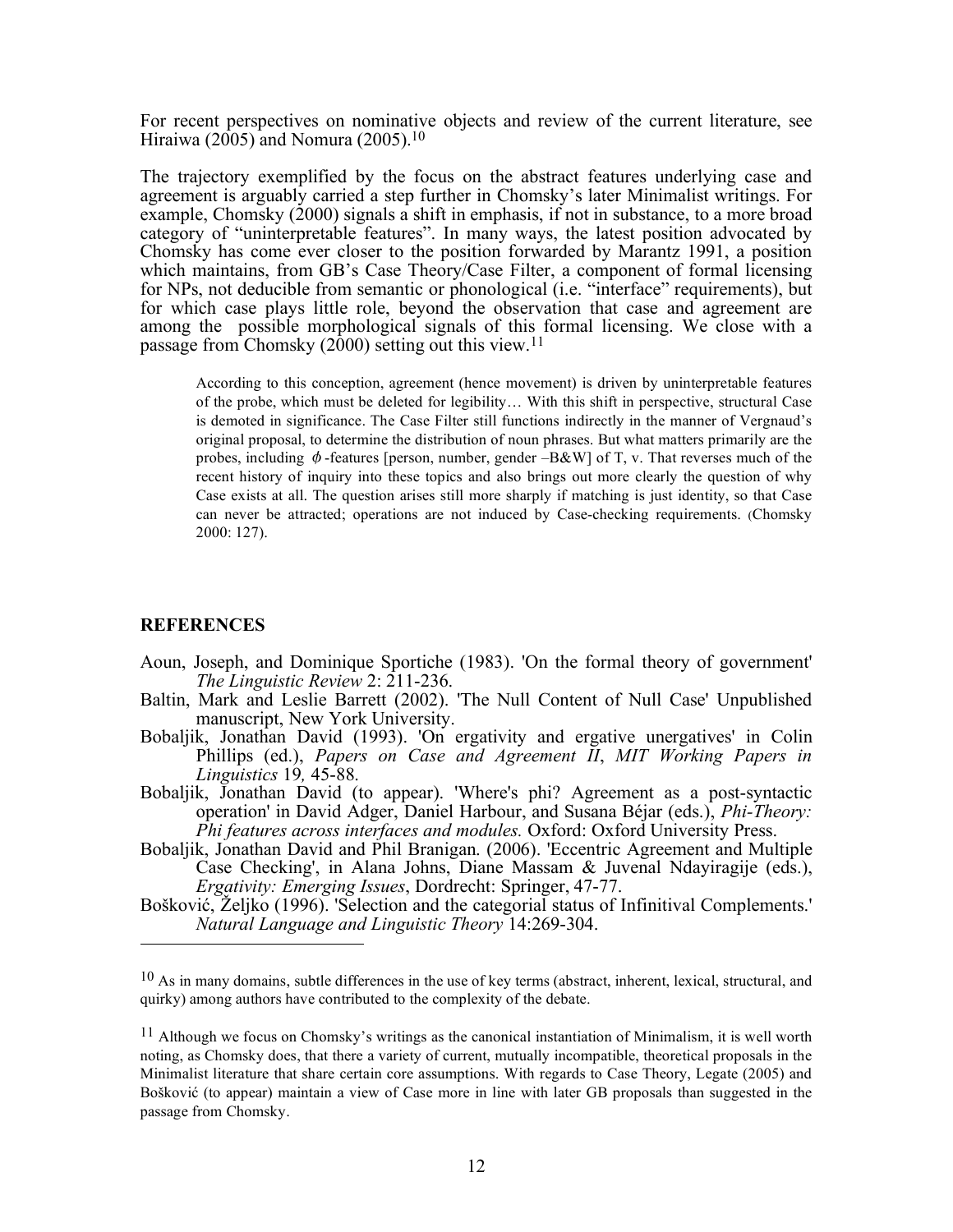- Bošković, Željko (1997). *The syntax of nonfinite complementation: An economy approach*. Cambridge, Mass: MIT Press.
- Bošković, Željko (2002). 'A-Movement and the EPP.' *Syntax* 5:167-218.
- Bošković, Željko (to appear). 'On the locality and motivation of Move and Agree: an even more minimal theory.' *Linguistic Inquiry*
- Burzio, Luigi (1981). *Intransitive Verbs and Auxiliaries.* Ph.D. Dissertation, MIT, Cambridge, Mass.
- Butt, Miriam (2006). *Theories of Case*. Cambridge: Cambridge University Press.
- Cecchetto, Carlo (2004). 'A challenge to Null Case theory.' *Linguistic Inquiry* 35.1:141- 149.
- Chomsky, Noam (1965). *Aspects of the Theory of Syntax*. Cambridge, Mass: MIT Press.
- Chomsky, Noam (1980). 'On Binding.' *Linguistic Inquiry* 11:1-46.
- Chomsky, Noam (1981). *Lectures on Government and Binding*. Dordrecht: Foris.
- Chomsky, Noam (1982). *Some Concepts and Consequences of the Theory of Government and Binding*. Cambridge, Mass: MIT Press.
- Chomsky, Noam (1986). *Barriers*. Cambridge, Mass: MIT Press.
- Chomsky, Noam (1991). 'Some Notes on the Economy of Derivation and Representation.' In Robert Freidin, (ed.) *Principles and Parameters in Comparative Grammar*. Cambridge, Mass: MIT Press, 417-454.
- Chomsky, Noam (2000). 'Minimalist Inquiries: The Framework.' In Roger Martin, David Michaels, and Juan Uriagereka, (eds.) *Step by step. Essays on Minimalist syntax in honor of Howard Lasnik*. Cambridge, MA: MIT Press, 89-155.
- Chomsky, Noam (2001). 'Derivation by phase.' In Michael Kenstowicz (ed.) *Ken Hale: A life in language*, Cambridge, Mass: MIT Press, 1-52.
- Chomsky, Noam (2004). On phases. Ms., MIT,
- Chomsky, Noam, and Howard Lasnik (1977). 'Filters and Control.' *Linguistic Inquiry* 8: 425-504.
- Chomsky, Noam, and Howard Lasnik (1995). 'The Theory of Principles and Parameters.' In Noam Chomsky (ed.) *The minimalist program*. Cambridge, MA: MIT Press, 13-127
- Comrie, Bernard (1989). *Language Universals and Linguistic Typology*. Chicago: University of Chicago Press.
- Cowper, Elizabeth. (1988). 'What is a subject? Non-nominative subjects in Icelandic,' in J Blevins & J Carter (eds.), *Proceedings of NELS*, GLSA, Amherst.
- Dixon, R. M. W. (1994). *Ergativity*. Cambridge, UK: Cambridge University Press.
- Déprez, Viviane (1989). *On the Typology of Syntactic Projections and the Nature of Chains: Move-a to the Specifier of Functional Projections.* Ph.D. Dissertation, MIT, Cambridge, Mass.
- Epstein, Samuel David, and T. Daniel Seely. (2006). *Derivations in Minimalism*. Cambridge: Cambridge University Press.
- Falk, Yehuda N. (1997). Case typology and Case Theory. Ms., Hebrew University, Jerusalem.
- Freidin, Robert, and Rex A. Sprouse (1991). 'Lexical case phenomena.' In Robert Freidin, (ed.) *Principles and Parameters in Comparative Grammar*. Cambridge, Mass: MIT Press, 392-416.
- Fukui, Naoki & Margaret Speas. (1986). 'Specifiers and Projection', in Naoki Fukui, Tova R Rapoport and Elizabeth Sagey (eds.), *Papers in Theoretical Linguistics, MIT Working Papers in Linguistics*, 8, 128-172.
- Haider, Hubert (1993). *Deutsche Syntax Generativ*. Tübingen: Narr.
- Haider, Hubert (2006). 'Mittelfeld phenomena.' In Martin Everaert and Henk van Riemsdijk (eds) *The Blackwell Companion to Syntax*. Oxford: Blackwell.
- Hale, Ken. (2002). 'Eccentric Agreement.' in Beatriz Fernández & Pablo Albizu (eds.), *Kasu eta Komunztaduraren gainean [On Case and Agreement]*, Euskal Herriko Unibetsitatea, Vitoria-Gasteiz, pp. 15-48.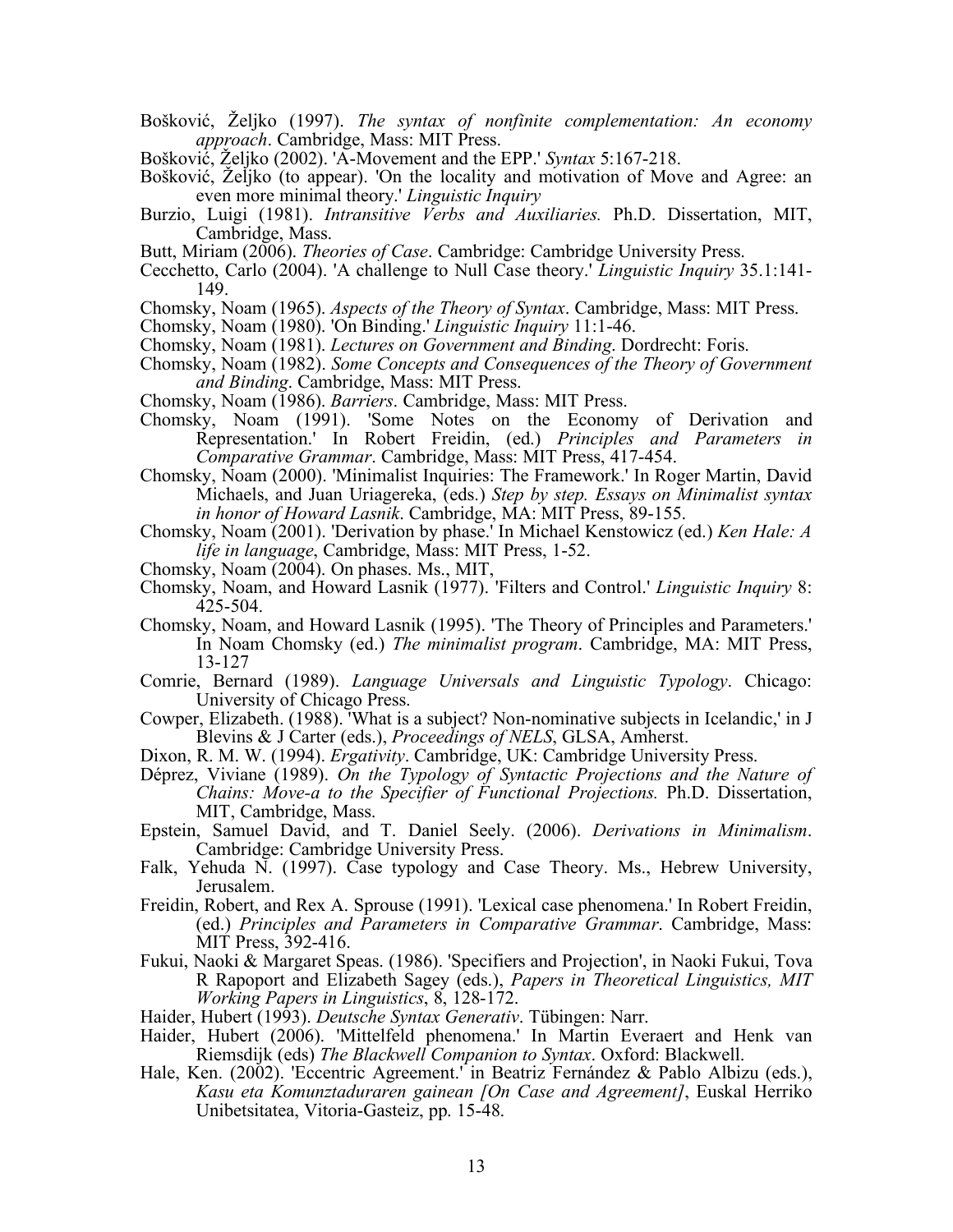- Hiraiwa, Ken. (2005). *Dimensions of Symmetry in Syntax: Agreement and Clausal Architecture*, Ph.D. Dissertation, MIT,
- Hornstein, Norbert. (2003). 'On control,' in Randall Hendrick (ed.). *Minimalist syntax*, Oxford: Blackwell, 6-81.
- Hualde, José Ignacio and Jon Ortiz de Urbina (eds.). (2003). *A Grammar of Basque*, Mouton, Berlin.
- Huang, C.-T. James (1982). *Logical Relations in Chinese and the Theory of Grammar.* Ph.D. Dissertation, MIT, Cambridge, Mass.
- Johns, Alana, Diane Massam, and Juvenal Ndayiragije (2006). *Ergativity: Emerging Issues*. Dordrecht: Springer.
- Johnson, Kyle (1991). 'Object Positions.' *Natural Language and Linguistic Theory* 9:577-636.
- Koopman, Hilda (2006). 'Agreement configurations: In defense of "Spec head".' In Cedric Boeckx (ed.) *Agreement Systems*. Amsterdam: Benjamins, 159-199.
- Koopman, Hilda, and Dominique Sportiche (1991). 'The position of subjects.' *Lingua*  85:211-258.
- Laka, Itziar. (1993). 'The structure of inflection: a case study in  $X^{\circ}$  syntax' In José Ignacio Hualde and Jon Ortiz de Urbina (eds.), *Generative Studies in Basque Linguistics*, Amsterdam: John Benjamins, 21-70.
- Landau, Idan (2000). *Elements of control: Structure and meaning in infinitival constructions*. Dordrecht: Kluwer.
- Lasnik, Howard, and Mamoru Saito (1984). 'On the nature of proper government.' *Linguistic Inquiry* 15:235-289.
- Lasnik, Howard, and Mamoru Saito (1992). *Move-*α. Cambridge, Mass: MIT Press.
- Legate, Julie Anne (2005). Morphological and abstract case. Ms., University of Delaware,
- Levin, Juliette, and Diane Massam (1984). 'Surface Ergativity: Case/Theta-relations reexamined.' In S. Berman (ed.) Proceedings of *NELS* 15.
- Mahajan, Anoop. (1989). 'Agreement and agreement phrases' In *Functional heads and clause structure*: *MIT Working Papers in Linguistics* 10, 217-252.
- Mallinson, Graham and Barry J. Blake. (1981). *Language Typology: Cross-linguistic studies in syntax*, North Holland, Amsterdam.
- Marantz, Alec. (1981). *On the nature of grammatical relations*, Ph.D. Dissertation, MIT, Cambridge, Mass.
- Marantz, Alec. (1991). 'Case and Licensing', in German Westphal, Benjamin Ao & Hee-Rahk Chae (eds.), *Proceedings of ESCOL '91*, Cornell Linguistics Club, 234-253.
- Martin, Roger Andrew (1996). *A minimalist theory of PRO and control.* Ph.D. Dissertation, University of Connecticut, Storrs.
- Martin, Roger Andrew (2001). 'Null case and the distribution of PRO.' *Linguistic Inquiry* 32.1:141-166.
- Nomura, Masashi (2005). *Nominative case and AGREE(ment).* Ph.D. Dissertation, University of Connecticut, Storrs.
- Perlmutter, David M. and Paul M. Postal. (1983). 'Some proposed laws of basic clause structure', in David M. Perlmutter (ed.). *Studies in Relational Grammar 1*, University of Chicago Press, Chicago, 81-128.
- Pesetsky, David. (1992). Zero Syntax II: An essay on infinitives. Unpublished manuscript, MIT, Cambridge, Mass.
- Pesetsky, David and Esther Torrego. (2001). 'T-to-C Movement: Causes and Consequences', in Michael Kenstowicz (ed.). *Ken Hale: a Life in Language*, Cambridge, MA: MIT Press, 355-426.
- Pesetsky, David, and Esther Torrego (2004). 'Tense, case, and the nature of syntactic categories.' In Jacqueline Guéron and Jacqueline Lecarme (eds.) *The Syntax of Time*, Cambridge, MA: MIT Press, 495-537.
- Rizzi, Luigi (1990). *Relativized Minimality*. Cambridge, Mass: MIT Press.